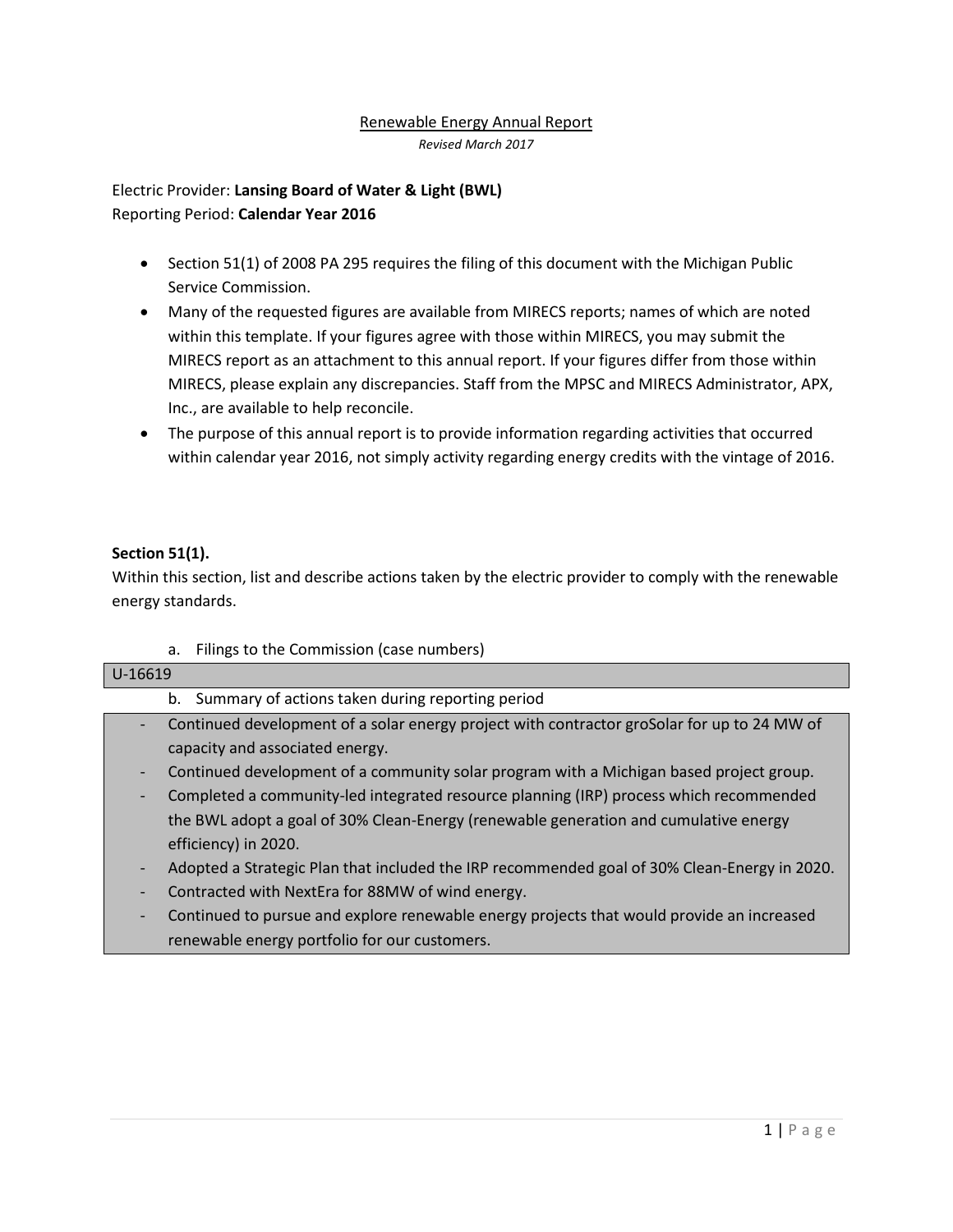### **Section 51(2)(a).**

Within this section, list the number of energy credits obtained and, if bundled credits, the MWh of electricity generated or otherwise acquired during the reporting period, including those credits transferred from one's wholesale electric supplier. This data may be found in the MIRECS report titled: My Credit Transfers using the transfer tabs indicated below and filtering the report by date (only activity occurring in 2016).

| <b>Credits From</b>      | <b>Renewable Energy</b> | <b>Incentive Credits</b> | <b>MWh Electricity</b>    |
|--------------------------|-------------------------|--------------------------|---------------------------|
|                          | <b>Credits</b>          |                          | <b>Generated/Acquired</b> |
| Generated                | 2016 Vintage: 187       | 2016 Vintage: 407        | 187.0                     |
| (Intra-Account Transfer, | 2015 Vintage: 0         | 2015 Vintage: 0          |                           |
| only "Issued" in the     | 2014 Vintage: 0         | 2014 Vintage: 0          |                           |
| <b>Action column)</b>    | 2013 Vintage: 0         | 2013 Vintage: 0          |                           |
|                          | Older Vintages: 0       | Older Vintages: 0        |                           |
| <b>Purchased</b>         | 2016 Vintage: 145,908   | 2016 Vintage: 8,378      | 145,499.2                 |
| (Inter-Account Transfer, | 2015 Vintage: 0         | 2015 Vintage: 0          |                           |
| only "Confirm" or        | 2014 Vintage: 0         | 2014 Vintage: 0          |                           |
| "Forward Transfer" in    | 2013 Vintage: 0         | 2013 Vintage: 0          |                           |
| the Action column)       | Older Vintages: 0       | Older Vintages: 0        |                           |
| <b>Total Credits</b>     | 146,095                 | 8,785                    | 145,686.3                 |

"Issued" within the Action column refers to an account holder accepting the generation data after which energy credits are created. "Confirm" within the Action column refers to both the transferee and transferor agreeing to the non-recurring transfer. "Forward Transfer" within the Action column indicates a recurring transfer of which subsequent transfers of credits do not need to be accepted by both parties.

Explain any differences between the data provided and MIRECS reports.

The MWh of electricity acquired for Beebe 1b and Tower Kleber do not match the MIRECs generation input. Per contractual agreement with Tower Kleber and Beebe 1b, the financial reporting may not reflect the actual meter reads at the generator or the information entered into MIRECS. The MWh above reflect BWL accounting system values based on actual settlements.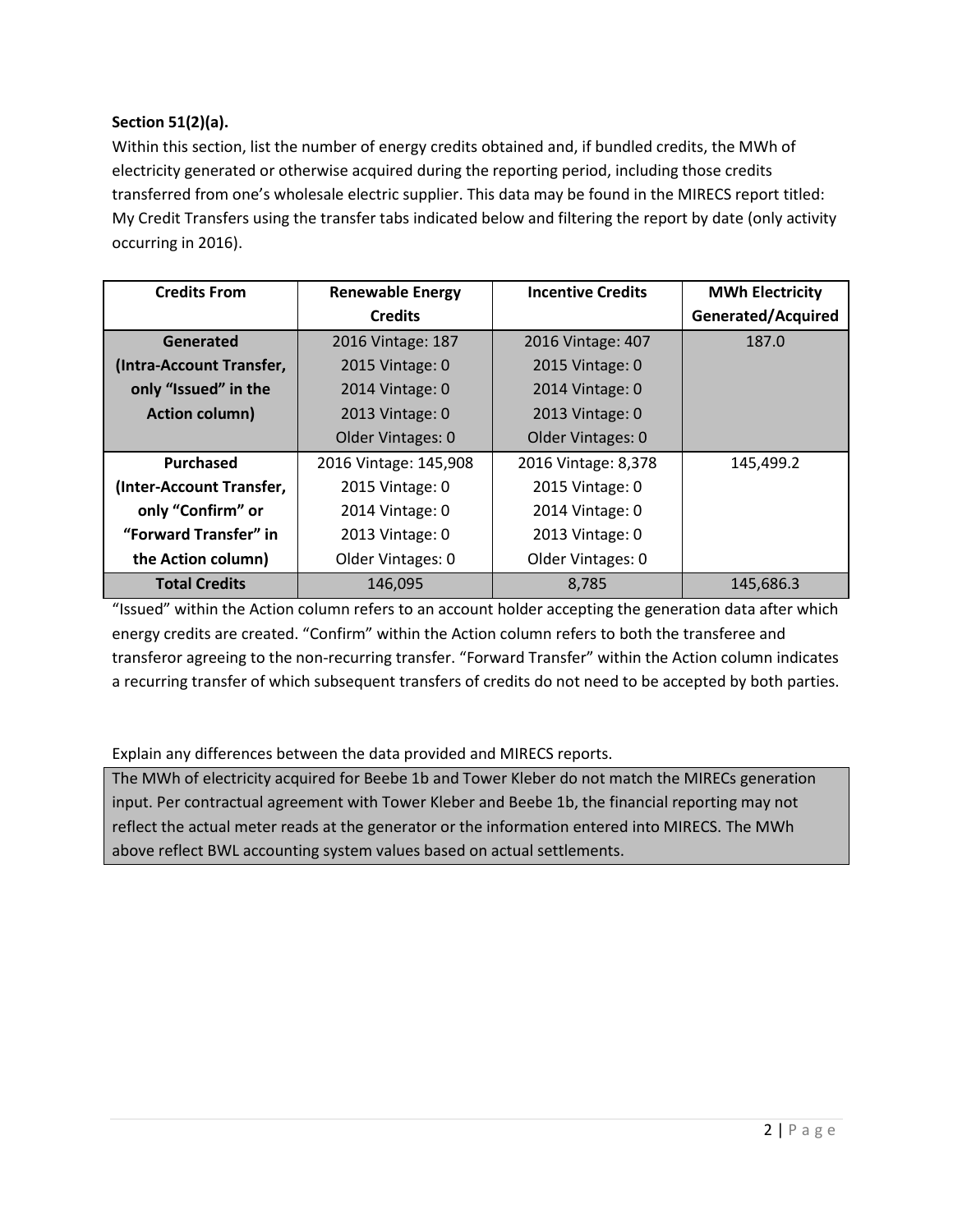Within this section, list the type of and number of energy credits sold, traded or otherwise transferred during the reporting period.

|                                    | <b>Renewable Energy</b> | <b>Incentive Credits</b> |
|------------------------------------|-------------------------|--------------------------|
|                                    | <b>Credits</b>          |                          |
| Sold, traded or                    | 2016 Vintage: 0         | 2016 Vintage: 0          |
| otherwise transferred              | 2015 Vintage: 0         | 2015 Vintage: 0          |
|                                    | 2014 Vintage: 0         | 2014 Vintage: 0          |
|                                    | 2013 Vintage: 0         | 2013 Vintage: 0          |
|                                    | Older Vintages: 0       | Older Vintages: 0        |
| <b>Expired</b>                     | ŋ                       | ŋ                        |
| (not in compliance<br>sub-account) |                         |                          |

This data may be found in MIRECS reports titled: My Sub-Accounts (filtered by Michigan eligibility and its end date) and My Credit Transfers.

## **Section 51(2)(b).**

Within this section, list the number of advanced cleaner energy credits obtained and, if bundled, the MWh of advanced cleaner energy generated or otherwise acquired during this reporting period. This data may be found in the MIRECS report titled: My Credit Transfer using the transfer tabs indicated below and filtering the report by date (only activity occurring in 2016).

|                                 | <b>Advanced Cleaner Energy Credits</b> | <b>MWh Electricity</b> |
|---------------------------------|----------------------------------------|------------------------|
|                                 |                                        | Generated/Acquired     |
| Generated                       | 2016 Vintage: 0                        | 2016 Vintage: 0        |
| (Intra-Account Transfer, only   | 2015 Vintage: 0                        | 2015 Vintage: 0        |
| "Issued" in the Action column)  | 2014 Vintage: 0                        | 2014 Vintage: 0        |
|                                 | 2013 Vintage: 0                        | 2013 Vintage: 0        |
|                                 | Older Vintages: 0                      | Older Vintages: 0      |
| <b>Purchased</b>                | 2016 Vintage: 0                        | 2016 Vintage: 0        |
| (Inter-Account Transfer, only   | 2015 Vintage: 0                        | 2015 Vintage: 0        |
| "Confirm" or "Forward Transfer" | 2014 Vintage: 0                        | 2014 Vintage: 0        |
| in the Action column)           | 2013 Vintage: 0                        | 2013 Vintage: 0        |
|                                 | Older Vintages: 0                      | Older Vintages: 0      |
| <b>Total Credits acquired</b>   | 0                                      | 0                      |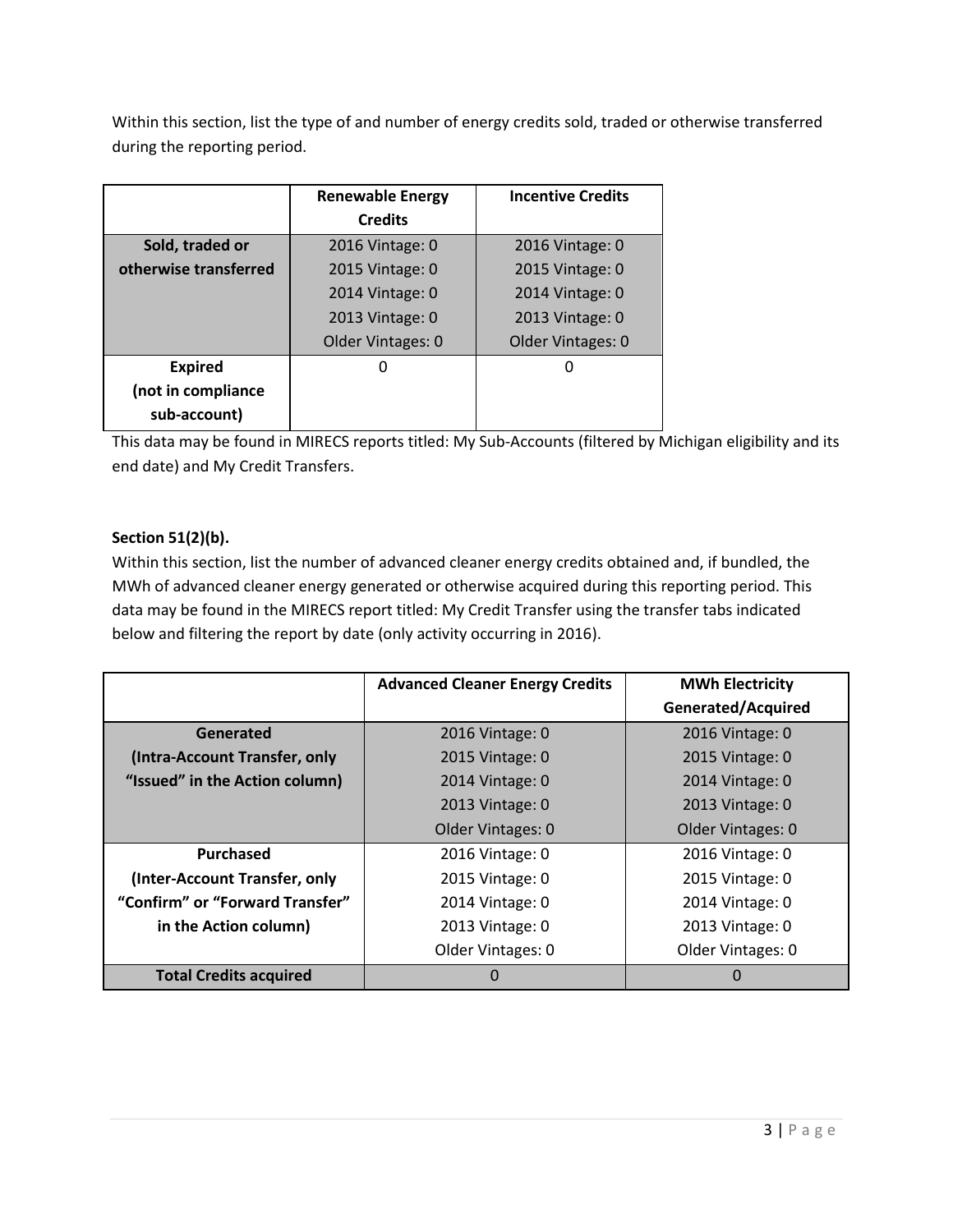## **Section 51(2)(c).**

Within this section, list each renewable energy system (RES) and advanced cleaner energy system (ACES) owned, operated or controlled by the electric provider. List the capacity of each system, the amount of electricity generated by each system and the percentage of electricity which was generated from renewable energy (RE) or advanced cleaner energy (ACE).

| <b>System Name1</b>                           | <b>System Type</b><br>(RES or ACES) | Nameplate<br>Capacity (MW) | Electricity<br><b>Generated (MWh)</b> | % of Electricity<br>generated by<br><b>RE/ACE</b> |
|-----------------------------------------------|-------------------------------------|----------------------------|---------------------------------------|---------------------------------------------------|
| <b>Moores Park Dam</b>                        | <b>RES</b>                          | 0.5                        | 0                                     | N/A                                               |
| <b>Cedar Street Solar</b><br><b>Facility</b>  | <b>RES</b>                          | 0.054                      | 49.1                                  | 100%                                              |
| <b>REO Town Solar</b><br><b>Facility</b>      | <b>RES</b>                          | 0.013                      | 17.9                                  | 100%                                              |
| <b>Cedar Street Solar</b><br><b>Expansion</b> | <b>RES</b>                          | 0.104                      | 120.0                                 | 100%                                              |

1System name should agree with the project name listed within MIRECS. This data may be found in the Project Management module within MIRECS.

Within this section, list the renewable energy system (RES) and advanced cleaner energy systems (ACES) the electric provider is purchasing energy credits from. These include purchase power agreements. However, unbundled (credit only) purchases do not need to be listed here. Projects (generators) serving multijurisdictional electric providers should be listed here.

| <b>System Name</b>      | <b>System Type</b> | <b>Electricity</b>     | <b>Energy Credits</b>  | <b>Allocation Factor</b> |  |
|-------------------------|--------------------|------------------------|------------------------|--------------------------|--|
|                         | (RES or ACES)      | <b>Purchased (MWh)</b> | Purchased <sub>1</sub> | and Method               |  |
| <b>Tower Kleber</b>     | <b>RES</b>         | 6,933.5                | RECs: 6,999            | 100%                     |  |
| <b>Hydro Plan</b>       |                    |                        | <b>IRECS: 652</b>      |                          |  |
| <b>Granger Electric</b> |                    |                        |                        |                          |  |
| Company – Grand         | <b>RES</b>         | 83,651.8               | RECs: 83,652           | 100%                     |  |
| River #1, Wood          |                    |                        | IRECs: 7,726           |                          |  |
| Road #1, #2             |                    |                        |                        |                          |  |
| Excelon                 |                    |                        |                        | 38%                      |  |
| Generation              | <b>RES</b>         | 54,914.0               | RECs: 55,257           | 19.2MW of                |  |
| <b>Company - Beebe</b>  |                    |                        |                        | 50.4MW                   |  |
| 1B                      |                    |                        |                        |                          |  |

1Distinguish between different types of credits (REC or ACEC).

Allocation Factor and Method: For use if 100% of system output is not purchased. For instance, a system selling to multiple parties: list how the energy and credits are allocated – if by percentage, list the percentage as well.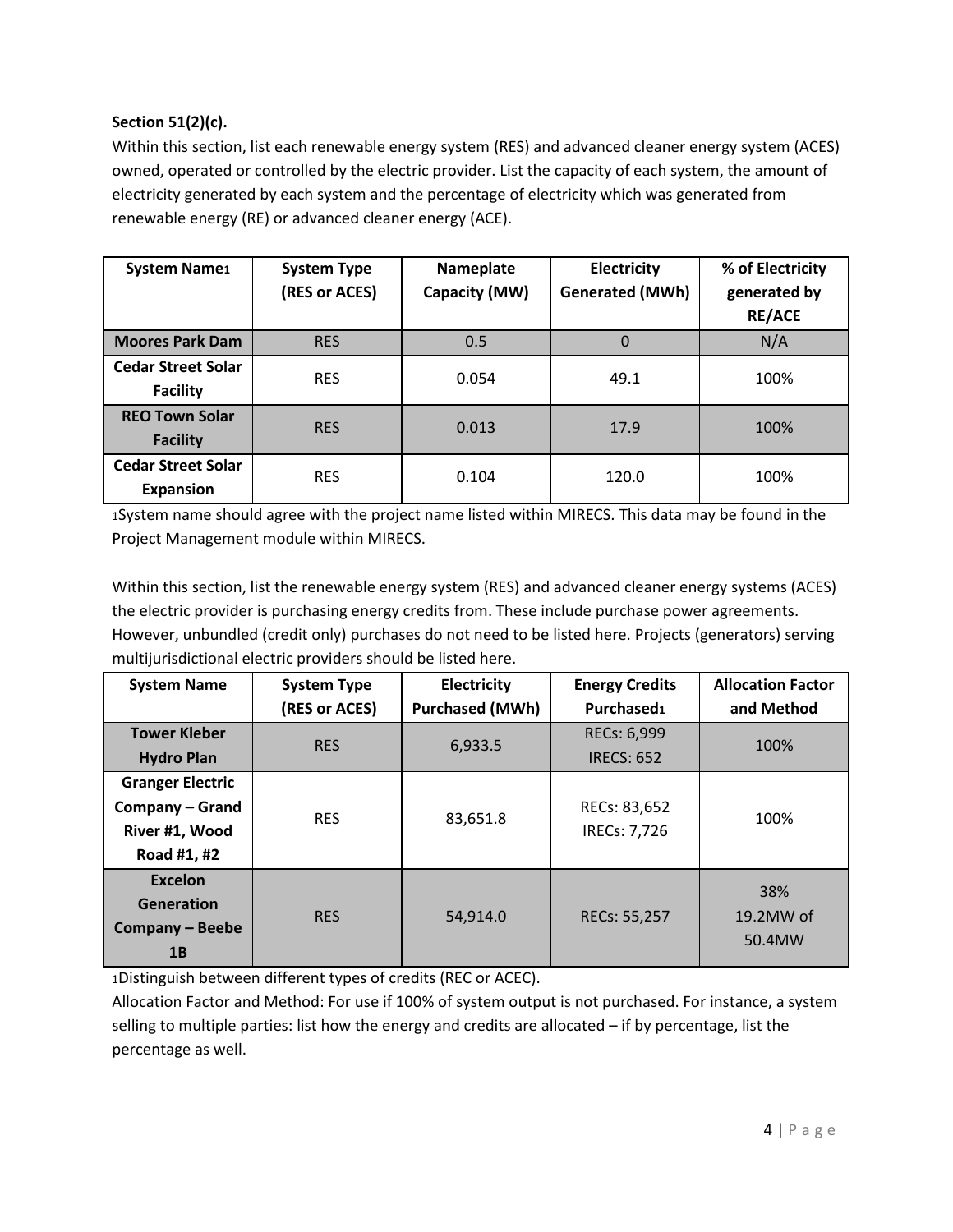Allocation Factor and Method: If used by multijurisdictional electric providers please include which percentage of energy and credits are to be distributed to Michigan (list allocation method as well, for example: system load).

## **Section 51(2)(d).**

Within this section, list whether, during the reporting period, the electric provider entered into a contract for, began construction on, continued construction of, acquired, or placed into operation a renewable energy (RE) system or advanced cleaner energy (ACE) system.

| <b>System Name1</b> | <b>RE/ACE)</b> | <b>Resource</b><br>(technology, | Nameplate<br>Capacity (MW) | Construction<br>start date or<br>acquisition<br>date | Commercial<br>operation date | Owned by<br>electric<br>provider? |
|---------------------|----------------|---------------------------------|----------------------------|------------------------------------------------------|------------------------------|-----------------------------------|
| groSolar Solar      | <b>RE</b>      |                                 | 24                         | Construction                                         | Q4 2017                      | <b>No</b>                         |
| Project*            |                |                                 |                            | Q <sub>2</sub> 2017                                  |                              |                                   |
| <b>NextEra Wind</b> | <b>RE</b>      |                                 | 88                         | Contract                                             | Q4 2018                      | No                                |
| Project*            |                |                                 |                            | Signed Q2                                            |                              |                                   |
|                     |                |                                 |                            | 2016                                                 |                              |                                   |

1System name should agree with the project name listed within MIRECS.

Dates may be forecast.

\*Projects not currently listed in MIRECS; therefore, project name might be updated to match actual MIRECS project name in future reports